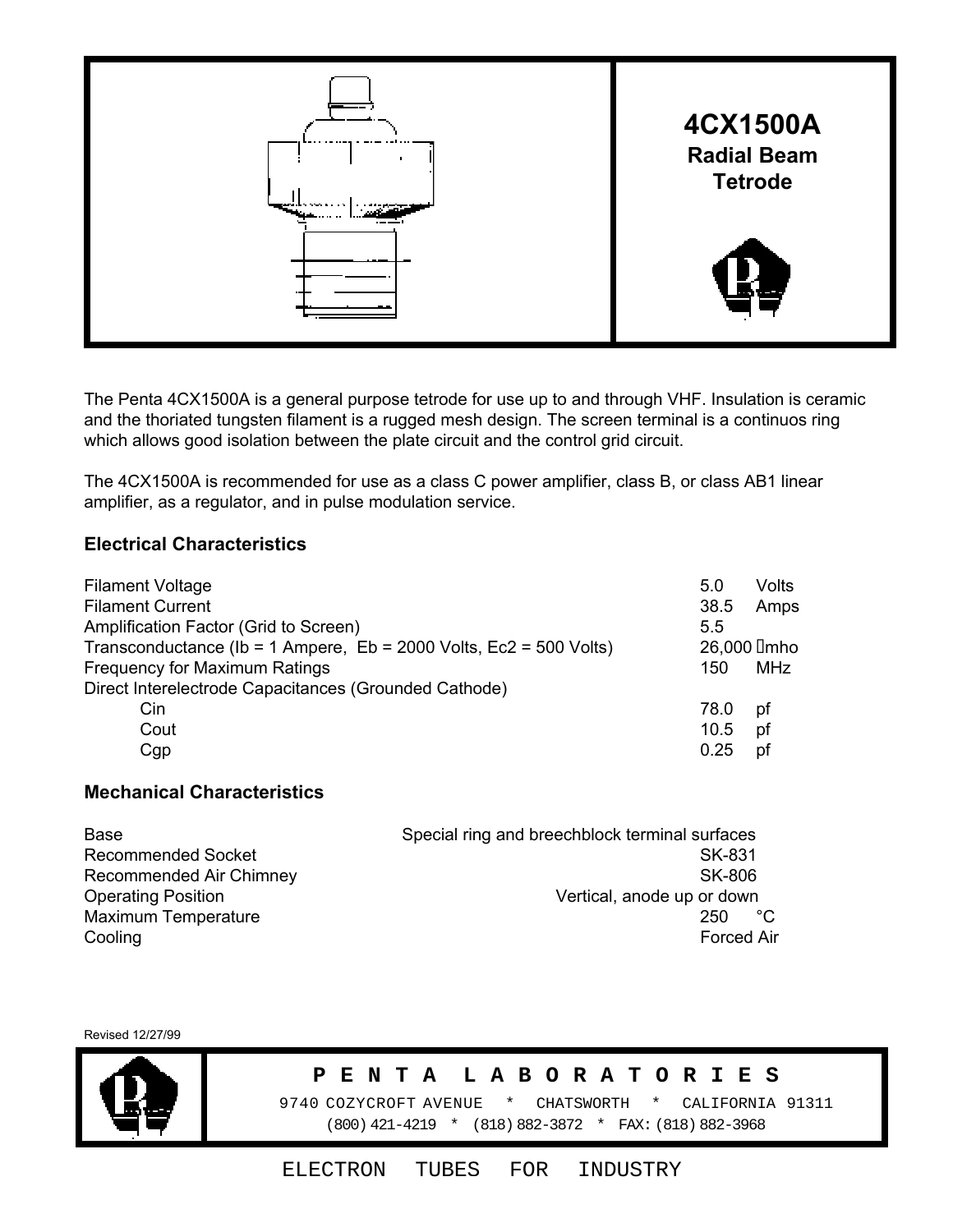

Maximum Dimensions

| Height<br><b>Diameter</b><br>Net Weight                                                                                                                                                                                                                                           |                                                                 | 4.90 inch (124.5 mm)<br>3.37 inch (85.6 mm)<br>30 oz. (850 gm)   |                                                                                |
|-----------------------------------------------------------------------------------------------------------------------------------------------------------------------------------------------------------------------------------------------------------------------------------|-----------------------------------------------------------------|------------------------------------------------------------------|--------------------------------------------------------------------------------|
| <b>Radio Frequency Linear Amplifier</b><br><b>Class AB</b>                                                                                                                                                                                                                        |                                                                 |                                                                  |                                                                                |
| <b>Maximum Ratings</b>                                                                                                                                                                                                                                                            |                                                                 |                                                                  |                                                                                |
| DC Plate Voltage<br>DC Screen Voltage<br><b>DC Plate Current</b><br><b>Plate Dissipation</b><br><b>Screen Dissipation</b><br><b>Control Grid Dissipation</b>                                                                                                                      |                                                                 | 4000<br>750<br>1.0<br>1500<br>75<br>25                           | Volts<br><b>Volts</b><br>Ampere<br>Watts<br>Watts<br><b>Watts</b>              |
| <b>Typical Operation</b>                                                                                                                                                                                                                                                          |                                                                 |                                                                  |                                                                                |
| DC Plate Voltage<br>DC Screen Voltage<br>DC Grid Voltage (approx)<br>Zero Signal Plate Current<br>Maximum Signal Plate Current<br>Maximim Signal Screen Current (approx)<br>Peak RF Driving Voltage<br><b>Resonant Plate Load Resistance</b><br>Maximim Signal Plate Power Output | 2500<br>600<br>$-105$<br>250<br>765<br>46<br>95<br>1670<br>1080 | 3900<br>600<br>$-110$<br>200<br>750<br>40<br>100<br>2900<br>1850 | Volts<br><b>Volts</b><br>Volts<br>mA<br>mA<br>mA<br><b>Volts</b><br>П<br>Watts |
| <b>Radio Frequency Power Amplifier or Oscillator</b><br>Class C Telegraphy or FM (Continuous Operating Conditions)                                                                                                                                                                |                                                                 |                                                                  |                                                                                |
| <b>Maximum Ratings</b>                                                                                                                                                                                                                                                            |                                                                 |                                                                  |                                                                                |
| DC Plate Voltage<br><b>DC Screen Voltage</b>                                                                                                                                                                                                                                      |                                                                 | 5000<br>750                                                      | Volts<br>Volts                                                                 |

DC Plate Current 2008 and 2008 and 2008 and 2008 and 2008 and 2008 and 2008 and 2008 and 2008 and 2008 and 200 Plate Dissipation **1500** Watts Screen Dissipation **National Contract of Contract Contract Contract Contract Contract Contract Contract Contract Contract Contract Contract Contract Contract Contract Contract Contract Contract Contract Contract Contract C** Control Grid Dissipation 25 Watts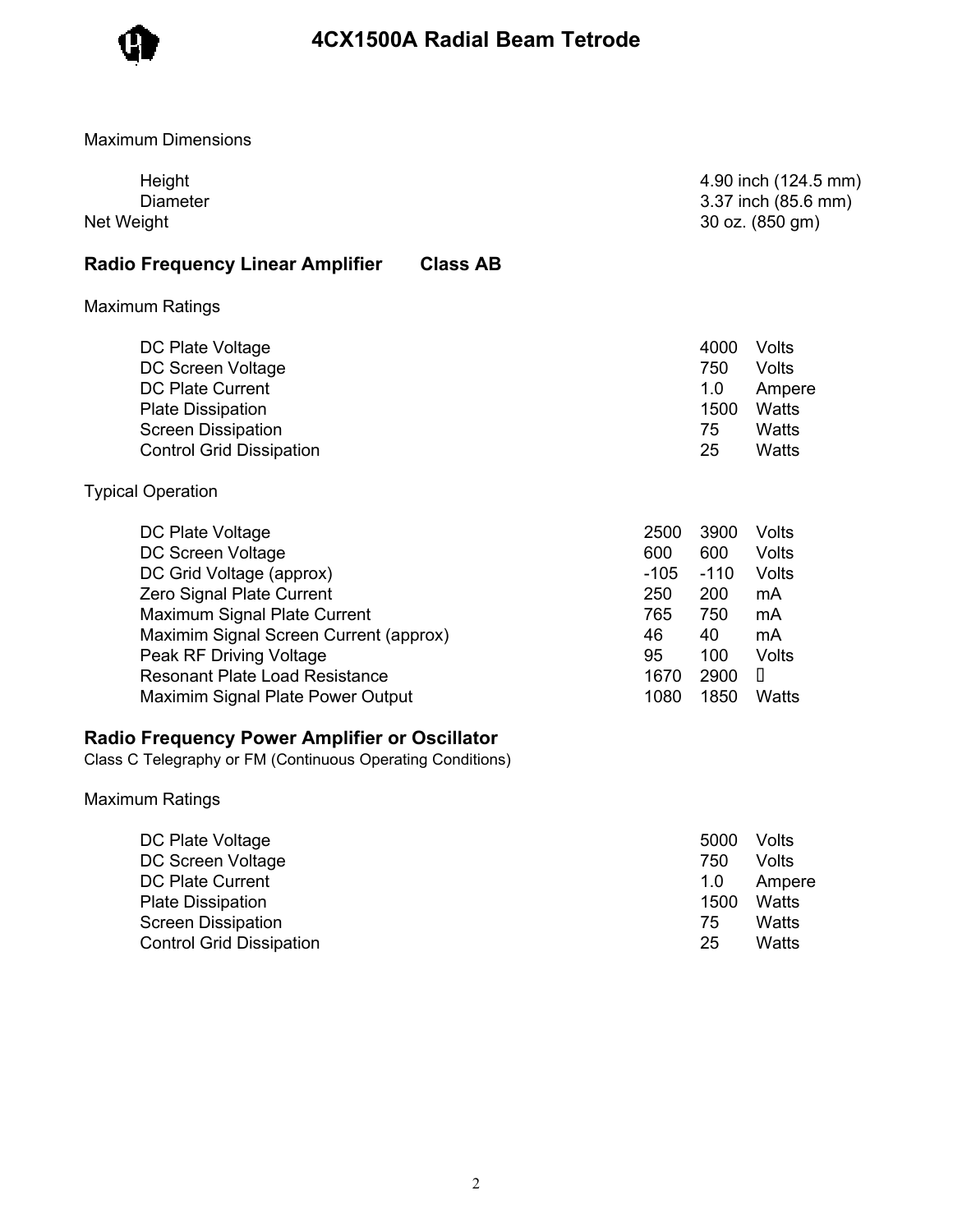

# Typical Operation

| DC Plate Voltage                | 3000   | 4000   | Votls  |
|---------------------------------|--------|--------|--------|
| DC Screen Voltage               | 500    | 500    | Volts  |
| DC Grid Voltage (approx)        | $-200$ | $-200$ | Volts  |
| <b>DC Plate Current</b>         | 800    | 800    | mA     |
| <b>DC Screen Current</b>        | 36     | 37     | mA     |
| <b>DC Grid Current</b>          | 17     | 15     | mA     |
| Peak RF Grid Voltage            | 240    | 240    | Volts  |
| <b>Driving Power</b>            | 4.1    | 3.6    | Watts  |
| <b>Resonant Load Resistance</b> | 1720   | 2570   | $\Box$ |
| <b>Plate Dissipation</b>        | 600    | 700    | Watts  |
| <b>Power Output</b>             | 1800   | 2500   | Watts  |

#### **Plate Modulated Radio Frequency Power Amplifier**

Class C Telephony (Carrier Conditions unless noted)

## Maximum Ratings

| DC Plate Voltage                | 3500 | Volts  |
|---------------------------------|------|--------|
| DC Screen Voltage               | 550  | Volts  |
| DC Plate Current                | 0.8  | Ampere |
| <b>Plate Dissipation</b>        | 1000 | Watts  |
| <b>Screen Dissipation</b>       | 75   | Watts  |
| <b>Control Grid Dissipation</b> | 25   | Watts  |

# Typical Operation

| DC Plate Voltage                                  | 2500   | 3400   | Volts |
|---------------------------------------------------|--------|--------|-------|
| DC Screen Voltage                                 | 500    | 500    | Volts |
| DC Grid Voltage (approx)                          | $-300$ | $-300$ | Volts |
| Peak Audio Screen Voltage (for 100% mod. approx.) | 500    | 500    | Volts |
| DC Plate Current                                  | 800    | 900    | mA    |
| Maximum Signal Plate Current                      | 765    | 750    | mA    |
| DC Screen Current (approx)                        | 46     | 28     | mA    |
| DC Grid Current (approx)                          | 27     | 28     | mA    |
| Peak RF Grid Voltage                              | 365    | 365    | Volts |
| <b>Grid Driving Power</b>                         | 10     | 10     | Watts |
| <b>Resonant Load Resistance</b>                   | 3200   | 1940   | П     |
| <b>Plate Dissipation</b>                          | 620    | 780    | Watts |
| <b>Plate Power Output</b>                         | 1600   | 2320   | Watts |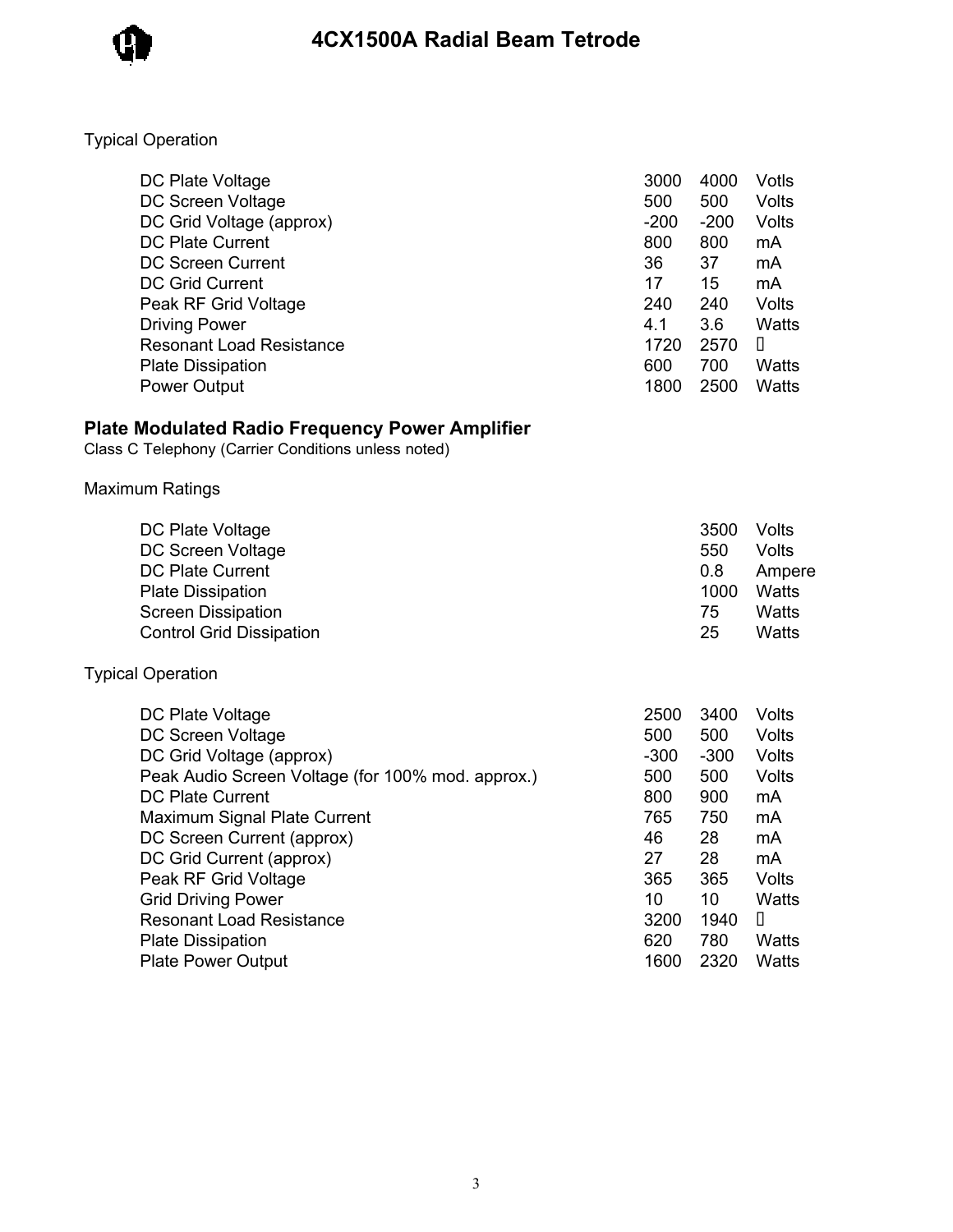

#### **Audio Frequency Power Amplifier or Modulator**

Class AB

Maximum Ratings

| DC Plate Voltage                | 4000 | Volts  |
|---------------------------------|------|--------|
| DC Screen Voltage               | 750  | Volts  |
| <b>DC Plate Current</b>         | 1.0  | Ampere |
| <b>Plate Dissipation</b>        | 1500 | Watts  |
| <b>Screen Dissipation</b>       | 75   | Watts  |
| <b>Control Grid Dissipation</b> | 25   | Watts  |
|                                 |      |        |

Typical Operation (Two Tubes) Class AB1

| DC Plate Voltage                            | 2500   | 3900   | Votls        |
|---------------------------------------------|--------|--------|--------------|
| DC Screen Voltage                           | 600    | 600    | Volts        |
| DC Grid Voltage (approx)                    | $-105$ | $-110$ | <b>Volts</b> |
| Zero Signal Plate Current                   | 500    | 400    | mA           |
| Maximum Signal Plate Current                | 1.53   | 1.50   | A            |
| Maximim Signal Screen Current (approx)      | 90     | 80     | mA           |
| Peak AF Driving Voltage                     | 95     | 100    | Volts        |
| Load Resistance, Plate to Plate             | 3340   | 5800   | D            |
| Maximum Signal Plate Dissipation (per tube) | 820    | 1070   | <b>Watts</b> |
| <b>Maximim Signal Plate Power Output</b>    | 2160   | 3700   | Watts        |

## **Cooling**

The maximum temperature rating for the anode core of the 4CX1500A is 250°C. Sufficient forced air circulation must be provided to keep the of the anode at the base of the cooling fins and the temperature of the ceramic/metal seals below 250°C. Air flow requirments to maintain seal temperature at 225°C in 50°C ambient air are tabulated below (for operation below 30 MHz).

| Sea Level         |       |                        | 6000 Feet |       |                        |
|-------------------|-------|------------------------|-----------|-------|------------------------|
| Plate Dissipation |       | Air Flow Pressure Drop |           |       | Air Flow Pressure Drop |
| (Watts)           | (CFM) | (Inches of water)      |           | (CFM) | (Inches of water)      |
| 1000              | 27    | 0.33                   | 33        |       | 0.40                   |
| 1500              | 47    | 0.76                   | 58        |       | 0.95                   |

The blower selected in a given application must be capable of supplying the desired air flow at a back pressure equal to the pressure drop shown above plus any drop encountered in ducts and filters.

At other altitudes and ambient air temperatures the flow rate must be modified to obtain equivelent cooling. The flow rate and corresponding pressure differential must be determined individually in such cases, using rated maximum temperatures as the criteria for satisfactory cooling.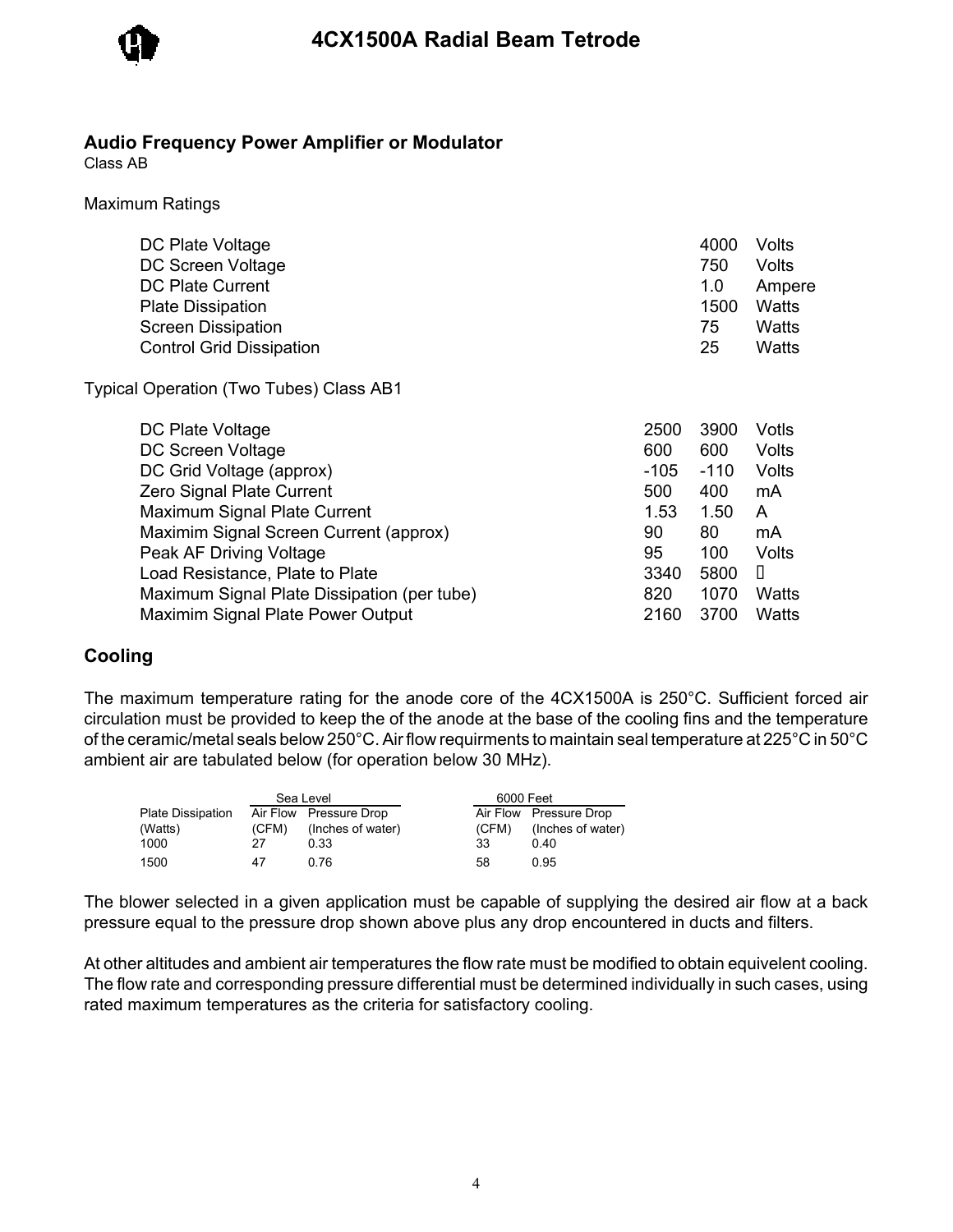



|      |              | Dimensional Data |              |             |
|------|--------------|------------------|--------------|-------------|
|      |              | Inches           | Millimeters  |             |
| Dim. | Min.         | Max.             | Min.         | Max.        |
| Α    | 3.335        | 3.370            | 84.71        | 85.60       |
| B    | 0.807        | 0.820            | 20.50        | 20.83       |
| С    | 1.865        | 1.900            | 47.37        | 48.26       |
| D    | 2.250        | 2.300            | 57.15        | 58.42       |
| Ε    | 2.265        | 2.465            | 57.53        | 62.61       |
| F    | 3.454        | 3.654            | 87.73        | 92.81       |
| G    | 4.675        | 4.900            | 118.74       | 124.46      |
| Н    | 0.965        | 0.988            | 24.51        | 25.09       |
| J    | 0.690        | 0.710            | 17.53        | 18.03       |
| Κ    | 0.415        | 0.435            | 10.54        | 11.05       |
| L    | 0.140        | 0.165            | 3.56         | 4.19        |
| м    | 0.018        | 0.030            | 0.46         | 0.76        |
| Ν    | 0.700        | 0.800            | 17.78        | 20.32       |
| Ρ    | 0.314        | 0.326            | 7.97         | 8.28        |
| R    | $55^{\circ}$ | $65^\circ$       | $55^{\circ}$ | $65^\circ$  |
| S    | $115^\circ$  | $125^\circ$      | $115^\circ$  | $125^\circ$ |
| Т    | 0.470        | 0.530            | 11.94        | 13.46       |
| W    | 2.468        | 2.531            | 62.69        | 64.29       |

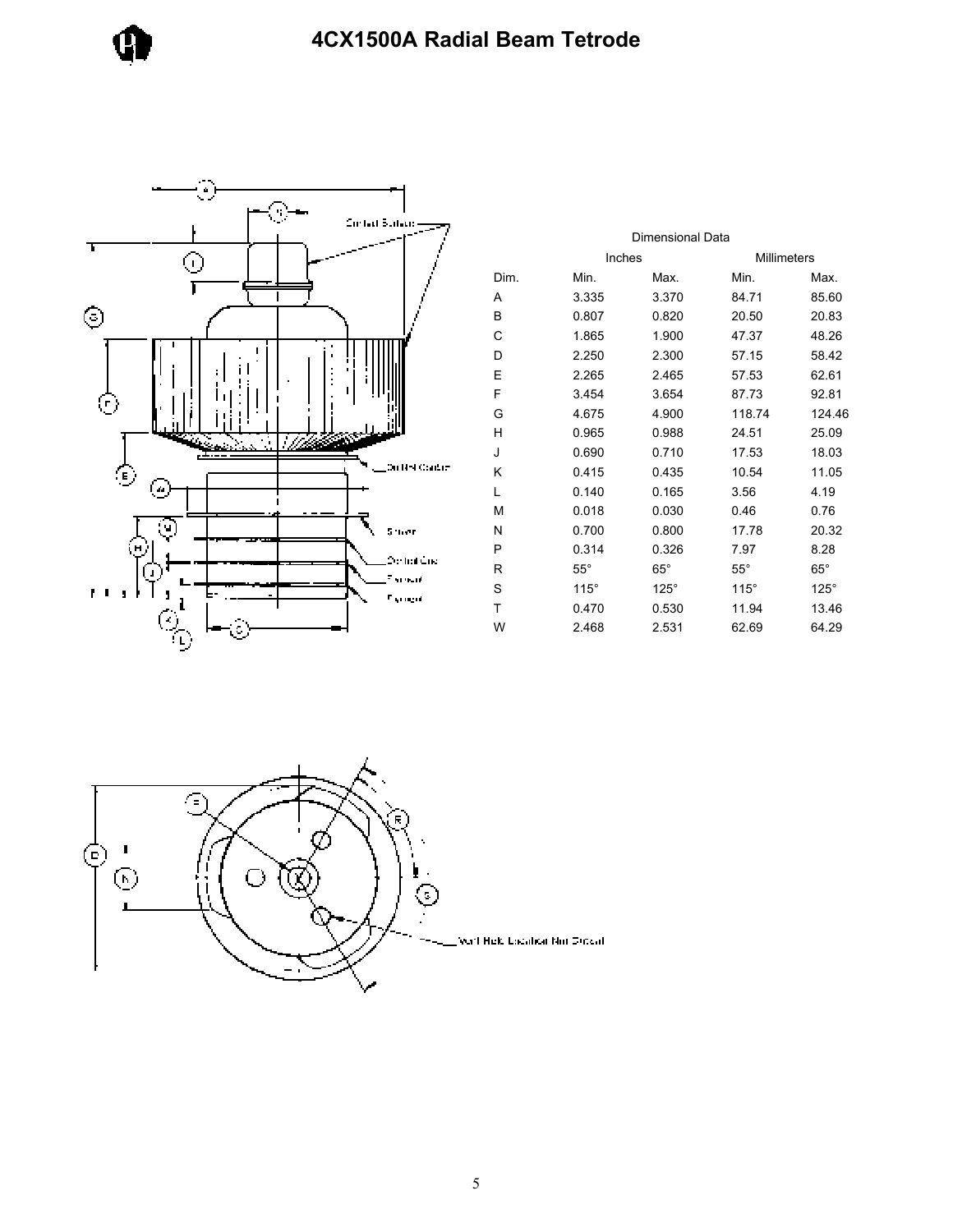

# 4CX1500A Radial Beam Tetrode